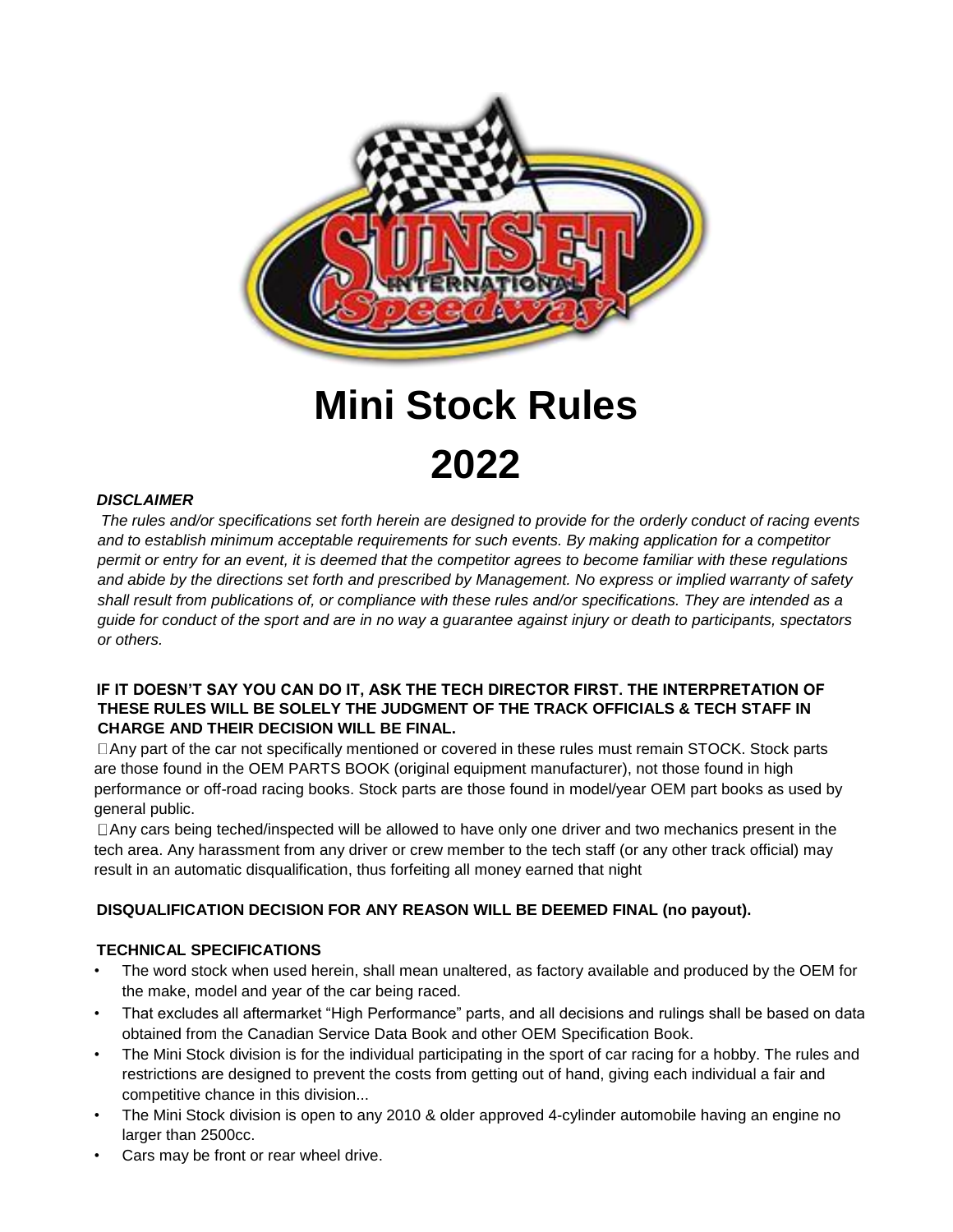- Not allowed: convertibles, 4-wheel drives, trucks, BMW, Audi, Saab turbo, V-Tec, turbo or supercharged engines or rotary engines.
- No mid or rear engine cars.

# **GENERAL RULES**

- The rules and/or regulations set forth herein provide for the orderly conduct of racing events and to establish minimum acceptable requirements of such events. These rules shall govern the condition of all such events. All participants are deemed to have complied with these rules. No expressed or implied warranty of safety shall result from publications of or compliance with these rules and/or regulations. Speedway rules are intended as a guide for the conduct of the sport and are in no way a guarantee against injury or death to a participant.
- \*Speedway Officials shall be empowered to permit minor deviations from any of the specifications herein or impose any further restrictions that in his/her opinion does not alter the minimum acceptable requirements. No expressed or implied warranty of safety shall result from such altercation of specifications.
- \*Speedway reserves the right to update, modify, and/or delete rules at any time deemed necessary to ensure safety, fair competition or any other reason that may be appropriate.
- \*Any interpretation or deviation of these rules is left to the officials. Any decision of and by Speedway Officials is final.
- Upon admittance to a restricted area, all participants must conduct themselves in a manner not detrimental to stock car racing. Profanity in front of race fans, officials, management, profane signs or writing on cars, etc., will not be tolerated and may subject the offending party to penalties. Conduct in Social Media deemed detrimental to Peterborough Speedway, or sponsors may subject the driver and/or team to sanctions. UNSPORTSMANLIKE CONDUCT AND/OR CONDUCT DETRIMENTAL TO THE SPORT OF AUTO RACING WILL NOT BE TOLERATED.
- Verbal or physical abuse of officials, including improper language or actions will result in sanctions from the series.
- Fighting will not be tolerated. Drivers will be held responsible for the conduct of all persons connected with their car, and violations will be dealt with accordingly. Any person from a crew, including the driver, going to another pit area where any altercation erupts, will be considered at fault and will be subject to penalties.
- Any driver who, in the judgment of track officials, engages in rough driving, deliberately running into, blocking or swerving in front of another car - may be subject to penalties. Any car intentionally blocking the track will subject the owner and driver to immediate and indefinite suspension from the series.
- Any driver who intentionally causes a caution condition, without safety being an issue, by stopping, spinning, or any other action, is subject to a 1-lap penalty.
- Any competitor that finishes in the top 5 may be required, at their expense, to remove the intake, heads, and/or oil pan for inspection purposes.
- \*All cars must go through technical inspection prior to car taking to the track for practice. Cars will be weighed with driver, and may be done prior to or after qualifying and prior to or after the feature. Reading of designated scales will be official.
- **If transponders are used at your track, they must be mounted 90" from the furthest forward point of the front nose. Let us know if you will need to rent a transponder.**
- **1. SAFETY** will continue to be our number one priority i.e. belts, fuel cell, on track. We will be working to ensure safety continues to be a non-issue.
	- 1.1. Safety**:** In the pits and on the track, takes precedence over all else.
	- 1.2. **Driver Protection**: Drivers are required to wear full coverage; one or two-piece Nomex fire suits which are S.F.I 3.2A/1 rated, SFI3.2A/5 is highly recommended. Fire retardant gloves are mandatory SFI 3.3/1. Driver helmets must conform to Snell **SA-2010** or higher SA standards and have a certification sticker visible inside the helmet. **Head & Neck (SFI 38.1) restraint is mandatory (i.e. Hans, NecksGen or similar).**
	- 1.3. **Belts and Harness**: A quick-release 5-point safety harness with a 3" wide lap and a minimum 2" shoulder harness, and 2" width anti-submarine harness in good condition are mandatory. Shoulder harnesses must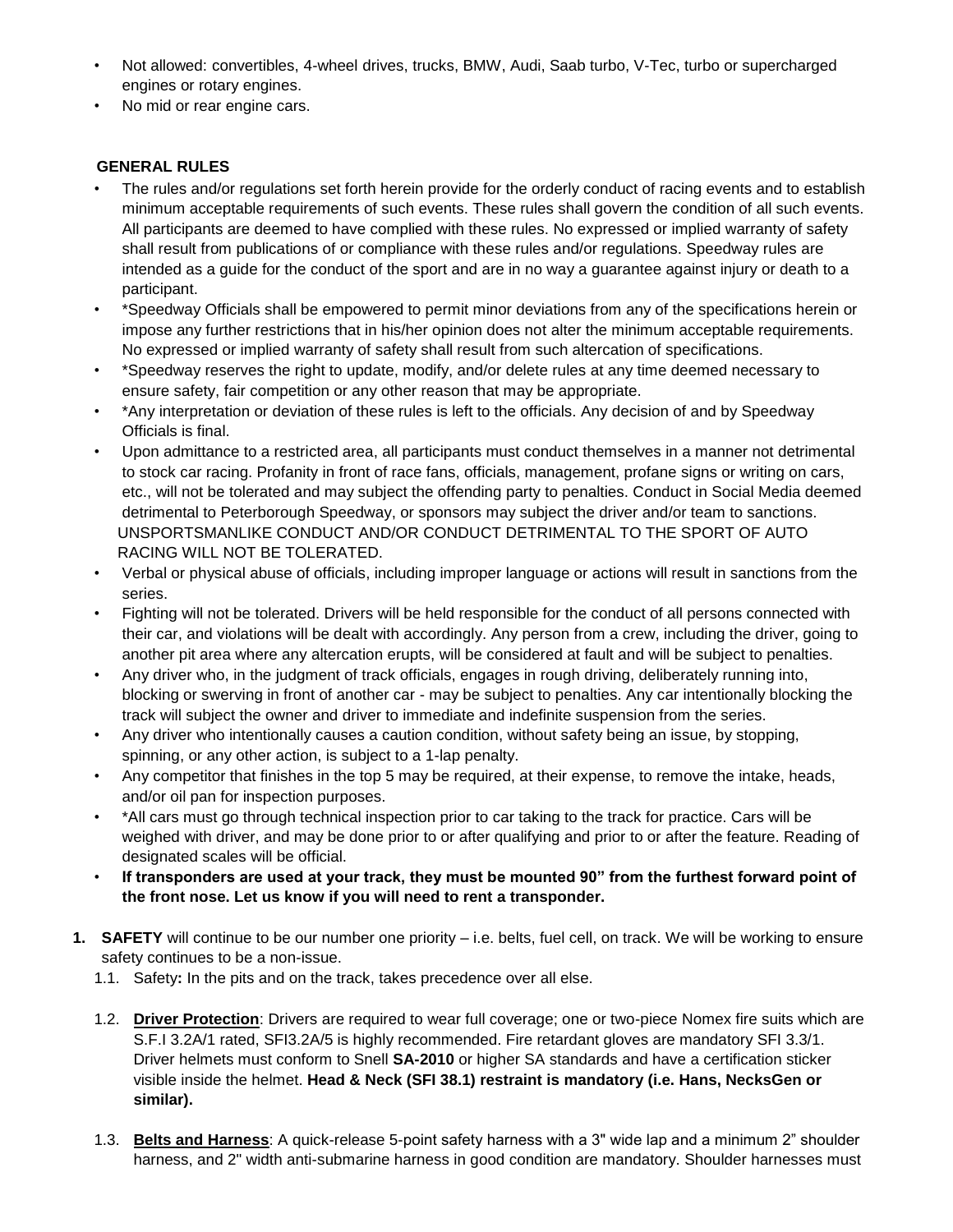be mounted and secured at the driver's shoulder height. Belts must be securely fastened to the frame, cross-member or roll cage by means of a suitable reinforced mounting, in such a manner that all fittings are in direct line with the direction of pull. Belts may not be any older than 3 years (manufacturer's date). Belts with new style SFI tags expire at the end of the month indicated on tag. All belts and mounting will be subject to inspection and approval.

- 1.4. **Fire Control:** All entries **must at least have** a CSA approved 2 ½ lb. fire extinguisher with either a steel or aluminum head mounted in a steel mounting bracket and must be bolted down, and within driver's reach with seat belts fastened. Extinguisher must be serviced each year and dated no earlier than January 1<sup>st</sup> of the current year.
- 1.5. It is recommended that all teams keep at least one 10 lb. "BC" rated fire extinguisher in the pit paddock and/or on pit road.
- 1.6. **Window Net**: An approved window net must be installed in driver's side window opening. Net must be installed so it is tight. Window net anchors must be attached to roll bars, not body. Window net must be quick-release type. Net must be permanently anchored at the bottom and release at the top. Lever-latch releases are highly recommended.
- 1.7. **Steering Wheel, Column:** All cars must have the centre of the steering wheel padded. Collapsible type column mandatory, 2 u-joints acceptable and a quick release steering wheel is highly recommended.
- 1.8. **Roll Bar Padding**: All roll bars within driver's area must be covered with approved energy absorbing, flame resistant roll bar padding. No sharp edges, intrusions or bare metal near driver.
- 1.9. **Seat**: An aluminum racing seat must be used, (full containment seat highly recommended). Aluminum seats must be bolted solid, so that seat will not shift or loosen on impact. Seat must be securely mounted to frame and cage and cannot be lightened in any way or floor mounted. A minimum 6 seat bolts, min. 3/8 inch or larger will anchor the seat. An approved padded right-side headrest is mandatory and must be securely mounted.

#### **RADIOS:**

1.10. 1-way or 2-way radios are NOT allowed with the exception of a Raceiver if your track mandates one.

## **2. BODY:**

- 2.1. Body must be stock in appearance to the original vehicle, with no chopping, channeling or sectioning allowed. Body MUST be securely attached. Body can be changed to any year, same make and model. Body must be complete with all doors, fenders, quarter panels, hood, trunk and roof as well as both bumpers. Absolutely no bars shall extend outside of body panel including the grille and bumper, with the exception of side scrub rails. Stock body mounts may be removed. Cars must not be excessively rusted and must be presentable in appearance, altered body line will not be allowed. Aluminum (.040") or steel (22 gage) side skins allowed below the side window lines but must remain stock in appearance. Hoods and trunk lids may be gutted. Aluminum or fiberglass hoods allowed and aluminum trunk lids. Tow hooks or chains front and rear. The tech committee will reject cars that are considered unsafe or improperly prepared. Cars must have complete body at the start of each race. Doors must be welded or bolted securely. Aftermarket front and rear bumper covers allowed or modifications to stock allowed as long as the appearance isn't drastically changed, this is at the discretion of the tech director.
- 2.2. **Ground Clearance: Minimum** frame height is 5" and any part of the body is 4", with driver out.
- 2.3. **Spoiler**: Rear spoiler allowed but may not extend beyond rear edge of rear deck panel and must follow the contour of the rear deck lid and must be Lexan, aluminum or stock. Maximum 5" high. No side gussets or rear vanes, no spoiler braces allowed.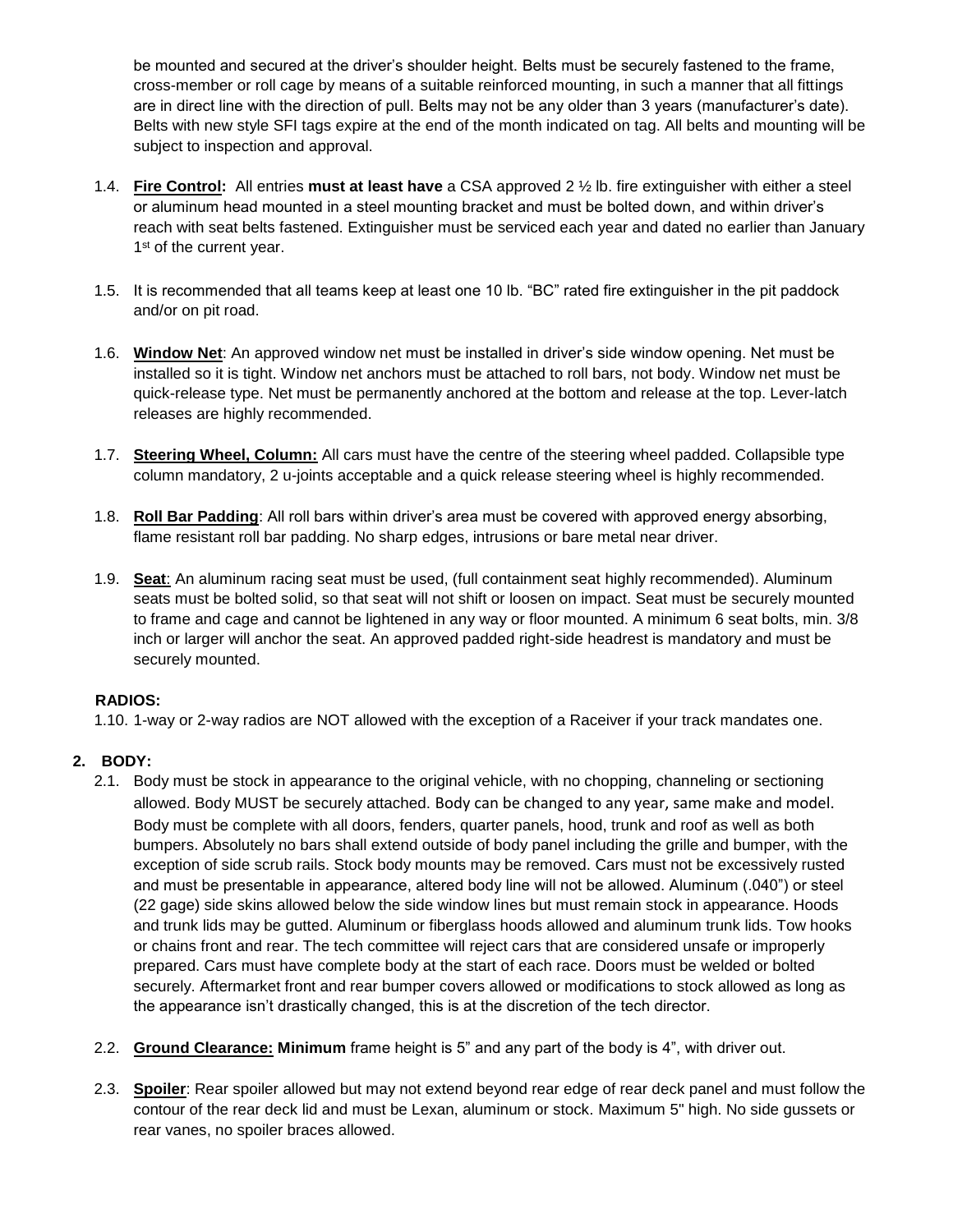- 2.4. **Scrub Rails**: Side bars must extend no further forward than the rear of front wheel opening, and no further rearward than front of the rear wheel opening, and must be mounted 1" above center of front & rear hub. Maximum 1" W x 2"H welded or bolted within 6" of both ends to roll cage with no sharp edges. When bolting on scrub rails, you must use carriage bolts (or round-headed bolts), if hex head bolts are used, they must be counter sunk. V type Lexan scrub rails allowed.
- 2.5. **Bumpers**: Must be in stock position both front and rear and securely fastened with no sharp edges exposed, no cut offs. Bumper shocks may be welded, if custom bracing is used the maximum size tubing allowed is 1 ¾" x .095 wall thickness. Bumpers must be present at the start of each race. (see rule 2.1)
- 2.6. **Windshield, Windows:** All windows must be removed, front windshield must be factory safety glass or Lexan a minimum of 1/8" thick (minimum of 2 centre braces securely mounted, mandatory with Lexan). A minimum of 4 clips to secure glass windshield, rear Lexan window optional (must be braced). Rear side windows are allowed and must be made of a minimum 1/8" Lexan. Vent windows are allowed and cannot be longer than 6" measured from the forward furthest point. All body panels and windows must be mounted and properly braced on the chassis to prevent deflection under racing conditions. Keep top 5" of windshield clear for the potential of a class sponsor decal.
- 2.7. **Paint & Lettering:** Numbers on both doors (minimum 18") and roof (minimum 24"). Numbers must contrast with body color. Your car number must be placed on the front of the car somewhere visible to Cars that are considered improperly prepared may be rejected by track officials.
- 2.8. **Mirrors:** Rear view mirror permitted inside 17"x3" max. and one 3" convex side mounted mirror allowed.

## **3. CHASSIS, SUSPENSION & ROLL CAGE:**

#### 3.1. **Chassis & Suspension:**

- All suspension and frame components must be stock for the make, model and year of the car unless stated in these rules.
- No modification of stock suspension locating points allowed unless stated in these rules.
- Stock upper arms can have minor modifications to achieve camber.
- The upper strut tower may be modified to obtain camber but must be approved by tech official. Strut tower bracing is allowed.
- Camber can be changed from factory specs on left & right front wheels.
- **FWD Cars & RWD Cars with Adjustable Rear Suspension**: Camber of the right rear cannot exceed 2" and 1" on left rear. This will be checked with a level held against the bulge of the tire @35lbs.on the right rear and @25lbs. on the left rear.
- Adjustable rods may be used on rear.
- Frame height to be a minimum 5" from the ground to the frame, and will be measured without driver in the car.
- Uni Body cars may install sub frame connectors.
- No racing or adjustable shocks or struts. No bump stops allowed.
- No load bolts allowed.
- Stock springs may be replaced with racing springs with same or similar dimensions that fit within stock mounts (no modification allowed) One spring spacer allowed on each spring, may be adjustable. Coil spring rubbers will be allowed.
- No suspension tie-downs
- Fabricated strut mounts allowed with approval of tech official.
- OEM sway bar permitted. Must be from same make but model is interchangeable. Approved adjustable sway bar links allowed, must use stock type bushing at frame mounting point.
- 3.2. **Wheelbase:** Wheelbase must be within 1/2" from side to side.
- 3.3. **Roll Cage:** A full roll cage constructed out of 1 3/4 x .095 min. round steel tubing is mandatory (old Sauble cars with 1 1/2" DOM allowed) and no square, angle iron or channel can be used anywhere including cage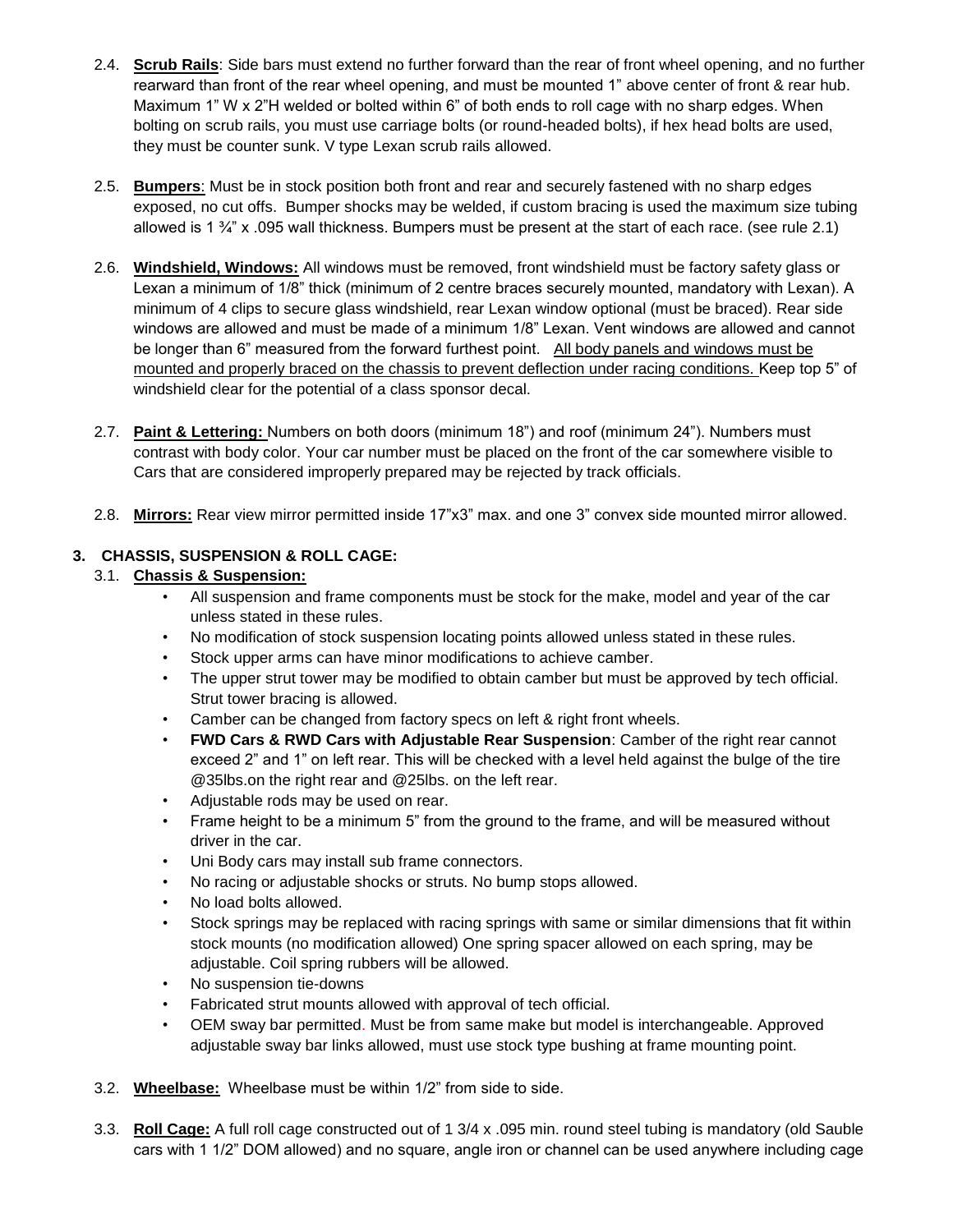support. Leg protection bar must be installed on the left. A minimum of 3 horizontal door bars on the driver's side with a minimum of two vertical bars between each horizontal bar. 3 bars required on passenger side door area, "X" or "Z" type bars will be allowed on passenger side. Dash bar required, and a "Petty Bar" is recommended. Rear hoop is mandatory, front hoop is recommended, hoops are not to be outside the inside edge of the tires and must attach to the centre section of the roll cage. All uni-body cars must have the cage welded to a minimum 6" x 6" steels plates, a minimum of 3/16" thick that will be bolted and/or welded to an adequate floor pan. Uni-body cars must have a side to side bar from rear cage upright to rear cage upright just above floor pan. All welds must be electric or mig welded and approved by technical inspector. Minimum 16-gauge metal between roll cage door bars and body skin on driver's side only from rocker panel to top door bar. Minimum 40" in length by 14" high. Minimum 3" clearance recommended between top of driver's helmet and bottom of overhead roll bars.

## **4. BRAKES**

4.1. Stock four-wheel hydraulic brakes in good working condition are compulsory and are subject to test and inspection. Pedal must be in original position. Four-wheel disc brakes allowed if stock for that make, model and year of chassis. Stock OEM replacement rotors allowed, can be slotted or drilled. All emergency brake handles and pedals must be non-functioning and disconnected. Metal cooling fans on the front are allowed behind rims with a maximum thickness of 18 gage **OR** one brake duct hose on each front wheel. No electric fans permitted. ABS braking system must be disabled.

## **5. FIREWALLS & INTERIOR:**

5.1. Original front firewall must be maintained. All upholstery materials and trim and padding must be removed. The front and rear steel firewalls must have all holes and openings filled with 22 gage steel sheet metal. Package tray and filler panels can be .040" aluminum. If car has a rear firewall the trunk floor can be removed. Right side floor may be raised up to 10" to allow for exhaust. No sheet metal screws allowed, pop rivets or welded only.

#### **6.**. **FUEL CELL & SYSTEM:**

- 6.1. Racing fuel cell in a 22-gage steel box mandatory must be mounted between the rear frame rails and bolted securely no lower than 8" from ground to the bottom of the fuel cell. Fuel cell must be separated from the driver's compartment by an all steel 22 gage firewall (see 5.1) and have a steel enclosure. There can be no openings in the firewall and any holes must be filled in with metal. The fuel cell must be firmly secured with steel straps. A fuel cell protection bar is mandatory, minimum 1 % inch O.D. 095 inches thick. Steel cased fuel filters only. Gas caps must be sealed and vent must have a check valve. No copper fuel lines. Maximum fuel cell size is 15 gallons. No car will be permitted to run if any sign of fuel leakage is found. The mounting of the fuel tank is at the discretion of the tech inspector.
- 6.2. **Fuel & Fuel System:** Petroleum based unleaded fuels **or low lead AV fuel with NO alterations.** The gasoline shall not be blended with alcohols, ether, or other oxygenates and it shall not be blended with aniline or its derivatives, nitro compounds or other nitrogen containing compounds. No lead additives allowed. No NOS systems.

 Cars equipped with a carburetor and mechanical fuel pump, neoprene or steel fuel line must be securely fastened. On cars with electric fuel pump, the fuel line must be steel or high-pressure neoprene, in good condition and must run inside a protected area or inside a steel conduit. The fuel line on the pressure side of the fuel pump must be high pressure neoprene or steel. No copper lines. No plastic or glass fuel filters. Cars with an electric fuel pump must have a kill switch marked in red, which shuts off power to the fuel pump and a relay switch which shuts off power to the fuel pump on low oil pressure or loss of ignition.

## **7. RADIATOR:**

- 7.1. Must be or resemble O.E.M. must be in stock location and include a one-litre metal overflow can mounted ahead of engine fire wall, the overflow tube must exit the body at the base of the windshield. No antifreeze allowed in cooling systems. Pressure release caps are recommended. Aluminum radiators may be used.
- 7.2. Electric fans optional with wiring exposed for inspection.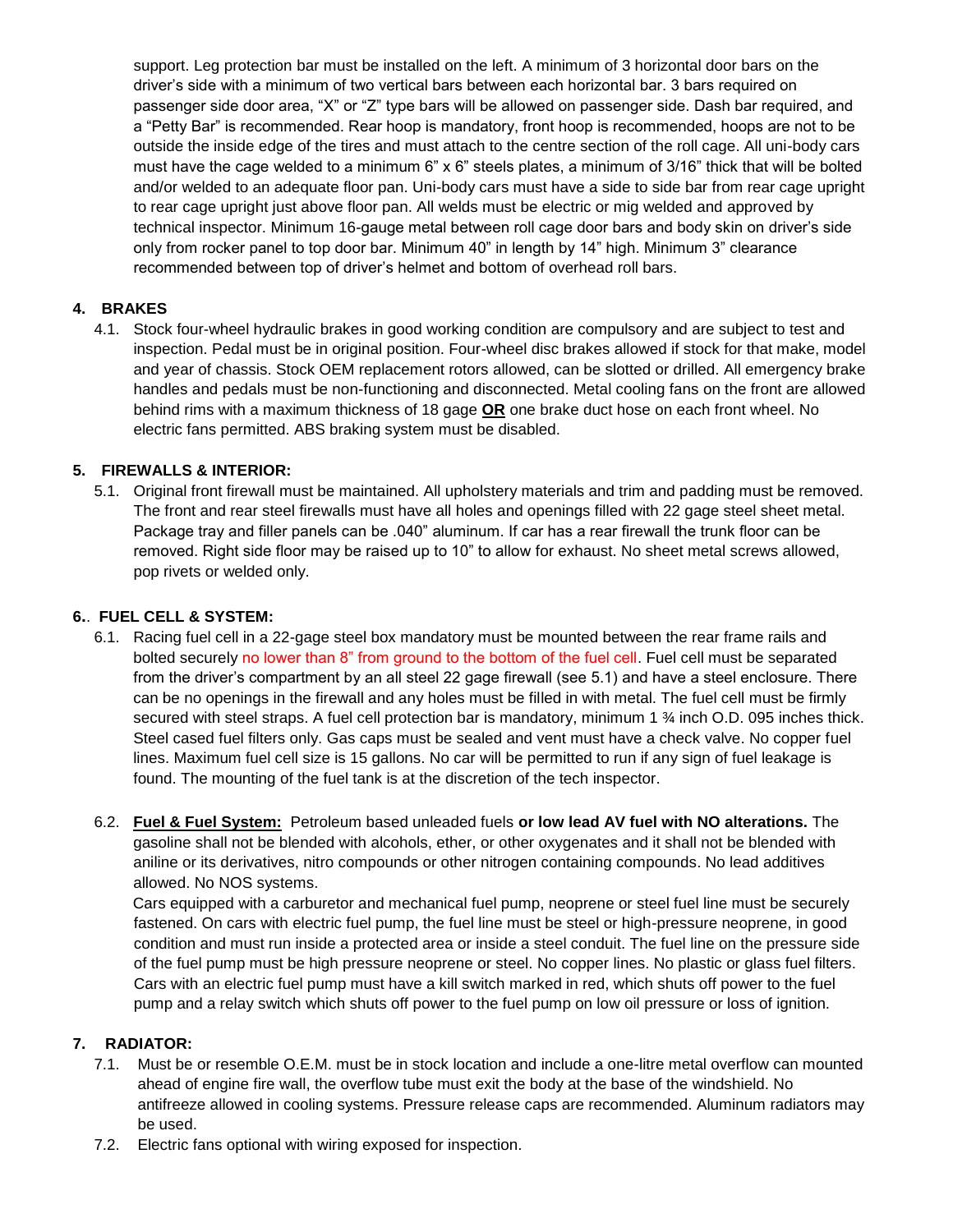#### **8. DRIVE LINE:**

- 8.1. Drive shaft/half shafts and universals MUST be stock steel standard production type. Painted white.
- 8.2. Steel, 360-degree retainer loops, 1/4-inch-thick x 2 inches wide or equivalent, must be positioned at the front and rear of drive shaft, and within approx. 6 inches of each U- joint if using a rear wheel drive car.
- 8.3. Posi-trac, welded rear end or mini spool allowed.
- 8.4. No aluminum driveshafts. No light weight material allowed. No REM machining or REM type processes are allowed.

# **9. TRANSMISSION/TRANSAXLE:**

9.1. Any stock OEM automatic or manual transmission can be used as long as it bolts up to the engine without any modifications, must sit in factory existing mounts, and must be stock. Automatic cars must have a stock torque converter. All cars must have a working reverse gear and all gears must be in working order.

Transmission coolers are permitted and cannot be mounted in the driver's compartment. Bell housing must have a minimum 3/16" plate or rubber belting between the clutch assembly and the driver to protect from clutch or flywheel failure. No lightening, REM machining or REM type processes are allowed. Any gear ratio permitted.

## **10. CLUTCH & FLYWHEEL:**

10.1. Only a stock OEM or exact replacement clutch disc and pressure plate will be allowed. No lightweight disc or pressure plates allowed. Flywheel must be OEM steel and be stock for engine being run. Flywheel must weigh within 20% of stock OEM weight for the year, make and model of vehicle being used.

#### **11. EXHAUST:**

- 11.1. Mufflers are mandatory and be able to remove for inspection. Decibel rating of 98 or less.
- 11.2. Exhaust pipes must exit behind driver ahead of the rear wheels or out the right side past the center of the door. Exhaust pipes must be securely mounted under floor pans and have no sharp edges or protrude outside of the bodyline and a maximum muffler and exhaust pipe size of 2 1/2" O.D.
- 11.3. Headers are permitted, no stepped headers or home built systems, street style header only.

## **12. WHEELS & TIRES:**

- 12.1. Racing wheels are required on both right sides and racing wheels on all four is permitted. Any backspacing/offset permitted. Maximum wheel width bead to bead is 7". Flamboro registered cars only are allowed to have 8" wheels when using American Racer tires and must weigh an extra 10 lbs. per wheel. No aluminum, mag or homemade wheels allowed. Any back spacing/offset allowed provided wheels and tires do not protrude past the body or scrub rails.
- 12.2. Minimum of 1" wheels nuts mandatory and good studs are recommended. Wheel stud threads must protrude through wheel nuts.
- 12.3. No wheel spacers permitted.
- 12.4. Tire Rule American Racer 7" (705 compound only), Hoosier #10247 (24.0/7.0-14) & #10257 (24.0/7.015), DOT approved radial tires with 205R maximum 50, 55, 60,65,70,75 or 80 series tires only. No recaps,

no light truck, ice or snow, specialty or racing tires allowed. Passenger car tires only and no soft compounds allowed. Tread wear rating may not be less than 200, anything less will not be allowed.

12.5. TIRE SOAKING is NOT permitted. Tire softener, conditioner, or any other substance to treat tires is not permitted. The use of solvents to enhance tire performance is completely prohibited.

#### **13. IGNITION, ELECTRONICS & CHARGING SYSTEM:**

- 13.1. Stock OEM ignition system. Cars must have a working charging system. Kill switch must disable ignition system, it must be visible, accessible and clearly marked.
- 13.2. 12-volt battery only and must be mounted securely and cannot be below the frame rails.
- 13.3. ABS, Traction/Stability control systems must be disabled.

## **14. CARBURETOR:**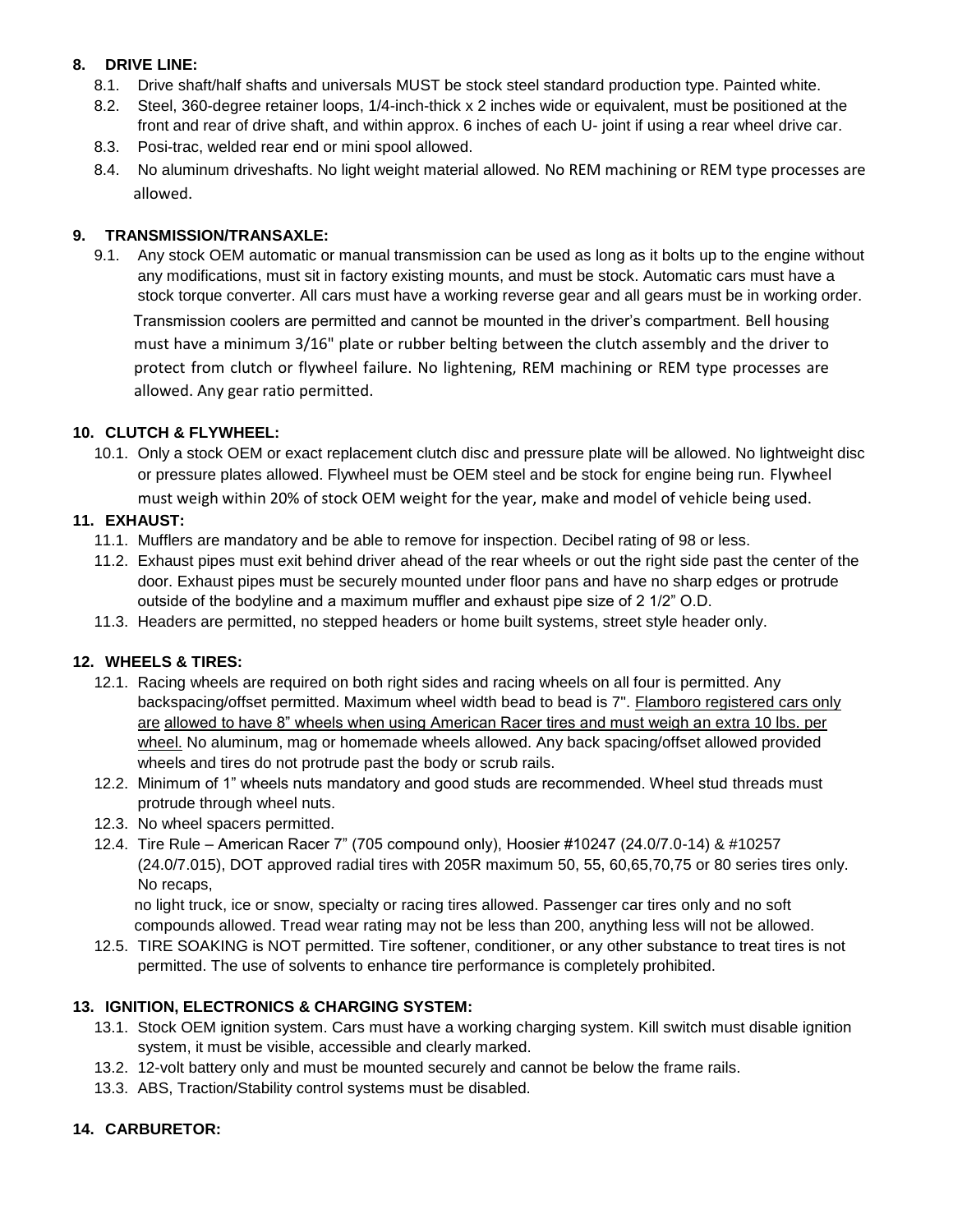- 14.1. One factory stock carburetor or twin carburetor setup for that make, model and year. Stock carburetor can be replaced with a Holley 350 cfm part #s 0-7448 or 0-80787-1. You can drill or change jet size and choke can be removed. Carburetor must fit Go-No Go tools. Any 1" spacer or any 1" adapter allowed. Fuel pump must be disabled whether ignition is on or off. Fuel shut off operated by the oil sending unit is recommended. Mr. Gasket # 7872. Choke accessories may be removed. Must use air cleaner with filter element in stock position. Cars originally equipped with fuel injection may opt to use a carburetor, intake manifold, air cleaner and mechanical fuel pump from an older model of the same car or a 350 cfm Holley Carb part #s 0-7448 or 0-80787-1.
- 14.2. Two throttle returns springs mandatory. One spring pulling in each direction.
- 14.3. Cold air boxes allowed. No `ram air' type systems allowed.
- 14.4. If using a Ford 2.3 L EFI intake manifold you can mill inside opening down a maximum of 1" (to create a plenum) from where carb or spacer mounts. No beveling permitted.

## **15. FUEL INJECTION:**

- 15.1. Stock fuel injection/throttle body for the make, model and year is allowed. Aftermarket air tube and cone filters allowed. Fuel injected cars must have a kill switch on both sides of the car, marked in red, which shuts off the power to the fuel pump. Fuel injected cars must also have a relay which shuts off power to the fuel pump on low oil pressure or loss of ignition. No ram air intakes. Air horn on air cleaner may be removed. Cowl induction air cleaners are allowed. Cars originally equipped with fuel injection may opt to use a carburetor and intake manifold from an older model air cleaner and mechanical fuel pump from an older model of the same car or a 350 Holley Carb part #s 0-7448 or 0-80787-1 that fits Go-No Go tools.
- 15.2. ECM: Modifications or reprogramming your ECM is allowed (no aftermarket systems) or a factory stock ECM can be used.

#### **16. ENGINES:**

- 16.1. Must be 4 cylinders and original size made for that year and model of car and must be for the North American market only. Offshore options will be considered but must be approved by tech committee in writing.
- 16.2. Solid engine and transmission mounts are allowed, engine must remain in stock location.
- 16.3. No Rotary, no V Tec engines, no turbo or supercharged engines permitted. Peterborough registered cars only will be allowed non-V Tec B18 engine in 88-95 Civics.
- 16.4. Maximum overbore allowed is .040" for all engines.
- 16.5. Maximum displacement is 2500 cc (2.5 L).
- 16.6. No porting, polishing or coating allowed anywhere.
- 16.7. **8 Valve Engines** can use any lift or duration camshaft, any lifters and any rocker arms. Cam towers can be reinforced and adjustable cam gears or offset keyway is permitted. Forged pistons allowed but no light weight options allowed. Aftermarket steel 5.7" connecting rods are permitted, these connecting rods can be no lighter than stock. Grinding on rod caps allowed for balancing purposes only.
- 16.8. **12 and 16 Valve Engines** must use stock OEM cylinder head for engine being used. Camshaft lift and duration must conform to original engine specs, adjustable cam gears or offset keyways are permitted. OEM replacement connecting rods with stock length and weight permitted.
- 16.9. **Compression**: Compression ratio will be checked as per manufacturers specifications with a .5 allowance only, anything more will be deemed illegal. (example – manufacturers spec is 9.0:1 means you are allowed 9.5:1)
- 16.10.Oil coolers permitted. Must be mounted under the hood and between frame rails, not allowed to be mounted inside of car.
- 16.11.Aftermarket stock type oil pans allowed. Oil pans must have a 1" inspection hole or you will be asked to remove oil pan for inspection.

#### **17. WEIGHT:**

- 17.1. When adding ballast, it must be in blocks of no less than 5 pounds, bolted securely, painted white, be numbered and securely fastened with grade 8 bolts and mounted no lower than the minimum 5" height.
- 17.2. Maximum left side weight is 55.0%
- 17.3. Maximum rear weight is 50.0%
- 17.4. **ALL WEIGHTS ARE WITH DRIVER IN CAR. No fuel top up allowed post-race.**